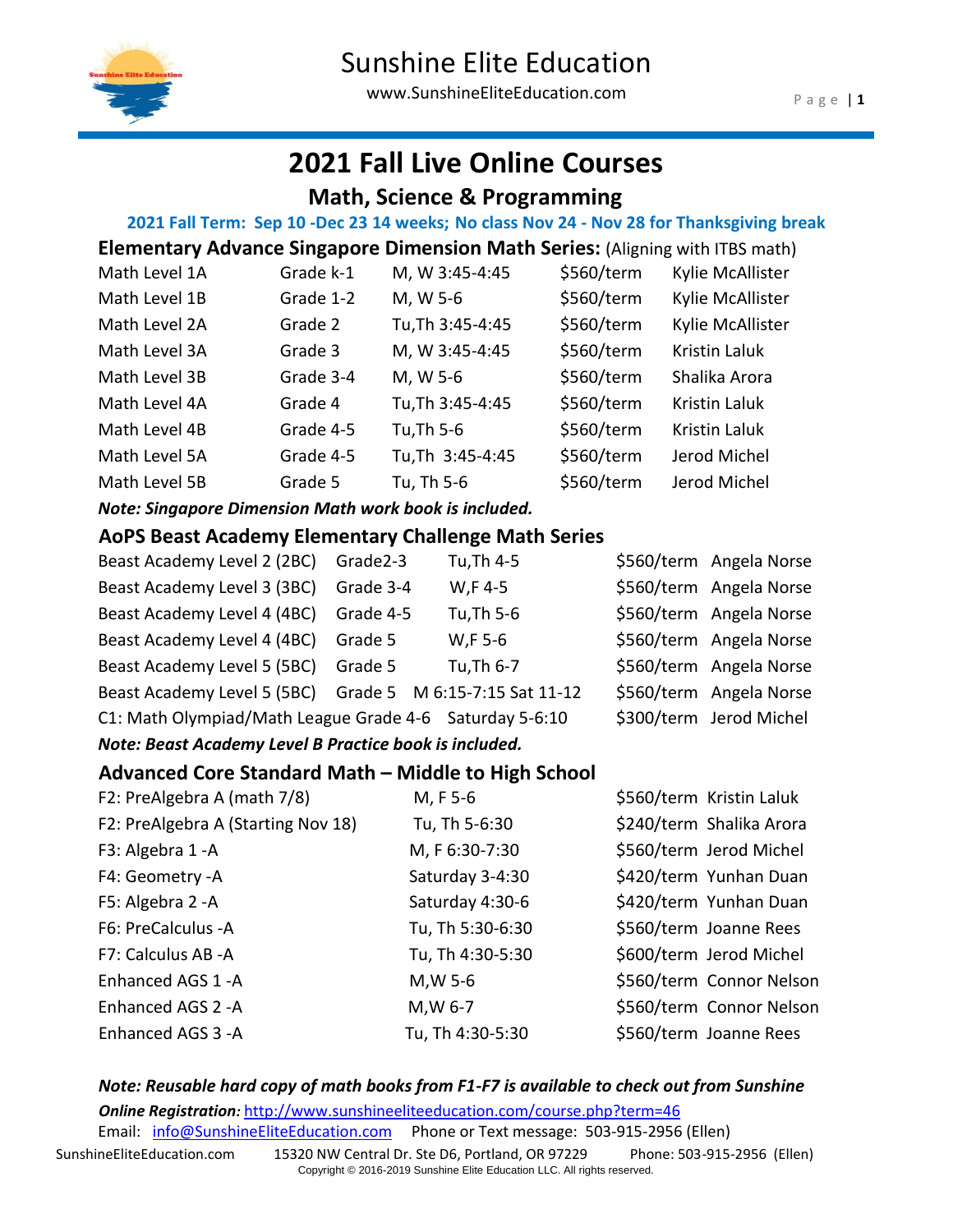

www.SunshineEliteEducation.com

# **2021 Fall Live Online Courses**

### **Math, Science & Programming (Cont')**

# **2021 Fall Term: Sep 10 -Dec 23 14 weeks; No class Nov 24-28 for Thanksgiving break**

# **Advanced AoPS Math & Math Competition Series (Sep 24-Dec 18, 12 weeks)**

| A1: AoPS PreAlgebra-A                                                                    | W, F 6:15-7:45                                    | \$900/term Angela Norse |
|------------------------------------------------------------------------------------------|---------------------------------------------------|-------------------------|
| A2: AoPS Algebra -A                                                                      | Tu, Th 4:30-5:30                                  | \$600/term Manny Norse  |
| A2: AoPS Algebra -A                                                                      | M 4:30-5:30 & Sat 11-12                           | \$600/term Manny Norse  |
| A3: AoPS Geometry -A                                                                     | Tu, Th 5:30-7                                     | \$900/term Manny Norse  |
| A4: AoPS Intermediate Algebra -A                                                         | W, F 4:30-6                                       | \$900/term Manny Norse  |
| A5: AoPS PreCalculus A                                                                   | Tu, Th 5:30-7                                     | \$600/term Joanne Rees  |
| C <sub>2</sub> : AMC 8 & MathCounts Team                                                 | Tu, Th 2-3                                        | \$600/term Manny Norse  |
| C2: AMC 8 & MathCounts I                                                                 | W, F 6-7                                          | \$600/term Manny Norse  |
| C3: AMC 10 & MathCounts II                                                               | Mon 5:30-6:30 & Sat 10-11                         | \$600/term Manny Norse  |
| C6: AMC 12 Training (Sep 17-Nov 5)                                                       | Wed 4:30-5:30 & Fri 4:30-5:30 \$300/term Ram Goel |                         |
| C7: AIME Training (Nov 17-Feb 4)                                                         | Wed 4:30-5:30 & Fri 4:30-5:30 \$420/term Ram Goel |                         |
| Note*: All AoPS courses finish in 2 terms, 12 weeks in Fall, and 20 weeks in Winter term |                                                   |                         |

### *Note\*: All AoPS courses finish in 2 terms, 12 weeks in Fall, and 20 weeks in Winter term*

### **Science and Technology (some reusable textbooks are available to check out from Sunshine)**

| Stem Chemistry-A                                                  | Grade 7-9 | Tu, Th 5:30-6:30  | \$560/term Michelle Zamarron |
|-------------------------------------------------------------------|-----------|-------------------|------------------------------|
| Conceptual Physics -A (Stem Physics)                              | Grade 7-9 | $M,Sat$ 5-6       | \$600/term Maggie Greenwood  |
| AP Physics 1                                                      | Grade 8+  | $M,W,F$ 4-5       | \$900/term Andrew Sturm      |
| Physics C Mechanics & F=MA Exam                                   | Grade 8+  | M, Th 6-7:30      | \$900/term Purushottam Goel  |
| <b>Computer Programming &amp; Contests:</b>                       |           |                   |                              |
| Coding with Scratch                                               |           | Gr 3-5 Fri 4-5    | \$280/term Shalika Arora     |
| Python Programming I: Beginner A                                  |           | Gr 5-7 Tue 6:30-8 | \$420/term Shalika Arora     |
| Python Programming I: Beginner B                                  |           | Gr 5-7 Mon 6-7:30 | \$420/term Shalika Arora     |
| Python Programming I: Beginner B                                  |           | Gr 5-7 Tue 5-6:30 | \$420/term Shalika Arora     |
| Python Programming II: Junior A                                   |           | Gr 6-9 Sat 1-2:30 | \$420/term Shalika Arora     |
| Python Programming II: Junior B                                   |           | Gr 6-9 Thu 6:30-8 | \$420/term Shalika Arora     |
| Python Programming II: Junior C + ACSL                            |           | Gr 7-9 Sat 4:30-6 | \$420/term Shalika Arora     |
| ACSL Short Problem Training - For Elem #1#2                       |           | Gr 4-6 Wed 6-7    | \$280/term Shalika Arora     |
| ACSL Short Problem Training - For Junior Test #1#2 Gr 6-9 Sat 6-7 |           |                   | \$280/term Shalika Arora     |
| Computer Algorithms & Mathematic for CS                           |           | $Gr 8+ M, Th 2-3$ | \$560/term Jerod Michel      |
| Java Programming 1: Introduction                                  |           | Gr 7+ Sat 3-4:30  | \$420/term Manju Bhatia      |
| Java Programming 3: AP Computer Science                           |           | Gr 8+ Sat 1-2:30  | Next term by Manju Bhatia    |

#### *2021-2022 AMC 8/10/12 and ACSL Contest Registration:*

[https://www.sunshineeliteeducation.com/course.php?term=46&course\\_category=30](https://www.sunshineeliteeducation.com/course.php?term=46&course_category=30)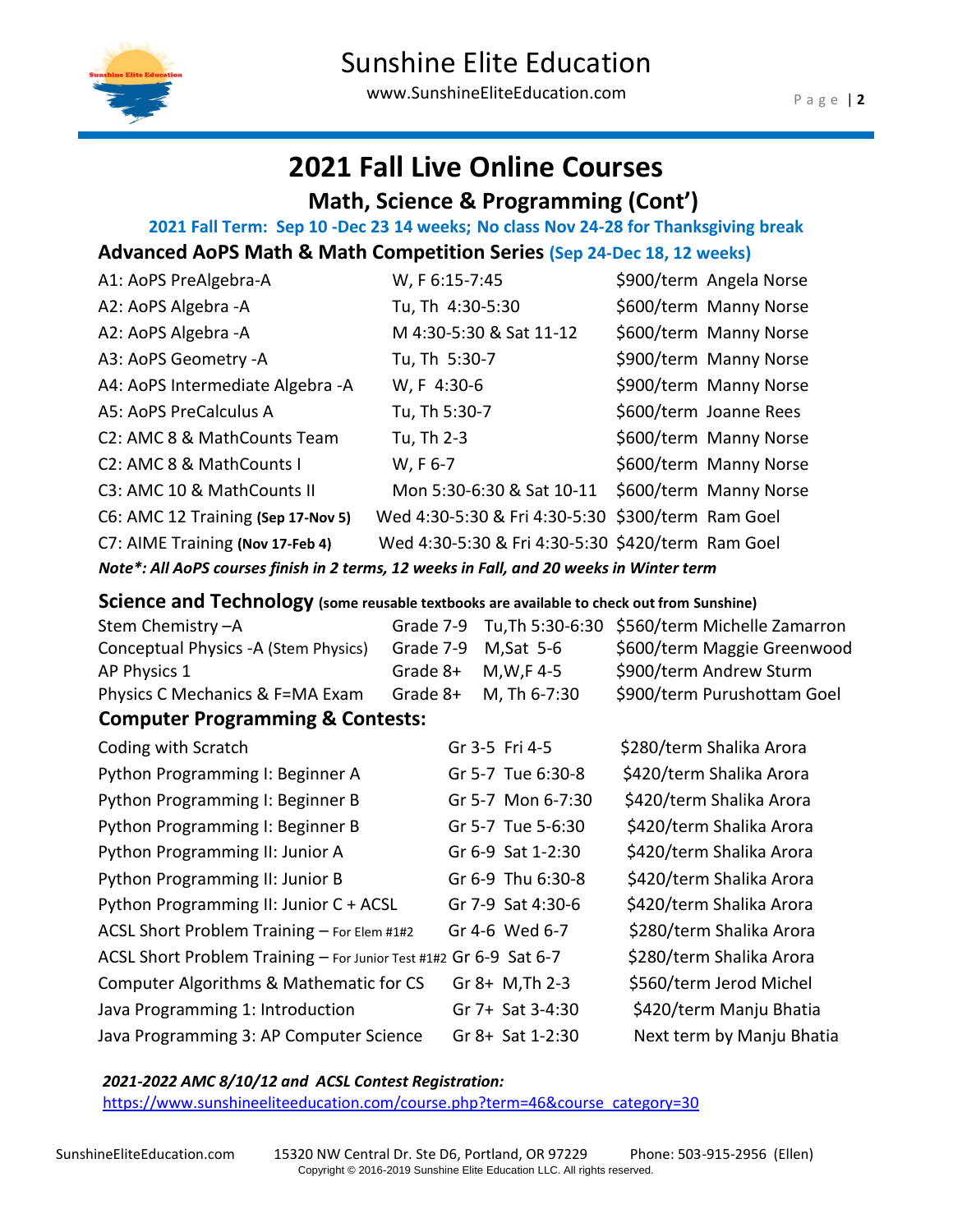

# **2021 Fall Live Online Courses**

### **Reading & Vocabulary, Writing & Grammar**

### **2021 Fall Term: Sep 10 -Dec 23 14 weeks;**

**No class Nov 24 - Nov 28 for Thanksgiving break**

| <b>Speech and Debate:</b> (Middle School Debate is a bridge to high school debate team) |                 |                   |                         |                            |
|-----------------------------------------------------------------------------------------|-----------------|-------------------|-------------------------|----------------------------|
| Public Speech II                                                                        | Grade 4-5       |                   | Mon 5-6                 | \$280/term Ta-Leah         |
| Public Speech II                                                                        | Grade 4-5       |                   | Thu 3:45-4:45           | \$280/term Ta-Leah         |
| Public Speech/Debate III                                                                | Grade 6-8       |                   | Wed 4:30-6              | \$560/term Ta-Leah         |
| English Comprehensive Reading + Vocabulary: (Aligning ITBS/SSAT/PSAT Reading)           |                 |                   |                         |                            |
| Reading and Vocabulary Level 1A                                                         | Gr <sub>1</sub> |                   | Tu, Th 3:45-4:45        | \$560/term Bron Carter     |
| Reading and Vocabulary Level 2A                                                         | Gr <sub>2</sub> | Tu, Th 5-6        |                         | \$560/term Kimberly Balles |
| Reading and Vocabulary Level 3A                                                         | Gr <sub>3</sub> |                   | Tu, Th 3:45-4:45        | \$560/term Shawna Secor    |
| Reading and Vocabulary Level 4A                                                         | Gr <sub>4</sub> |                   | M, W 3:45-4:45          | \$560/term Shawna Secor    |
| Reading and Vocabulary Level 5A                                                         | Gr <sub>5</sub> | Tu, Th 5-6        |                         | \$560/term Kimberly Balles |
| Reading and Vocabulary Level 6/7A                                                       |                 | Gr 6/7 Tu, Th 5-6 |                         | Julie Hlad<br>\$560term    |
| Reading and Vocabulary Level 8/9A                                                       |                 | Gr 8/9 Tu, Th 6-7 |                         | \$560/term Julie Hlad      |
| <b>English Reading and Analytical Writing</b>                                           |                 |                   |                         |                            |
| Literary Reading & Analytical Writing IA                                                |                 |                   | Gr 3-4 Thu 5-6:30       | \$420/term Brenda Andrus   |
| Literary Reading & Analytical Writing IIA                                               |                 |                   | Gr 5-6 Wed 5-6:30       | \$420/term Brenda Andrus   |
| Literary Reading & Analytical Writing IIIA                                              |                 |                   | Gr 7-8 Mon 5-6:30       | \$420/term Brenda Andrus   |
| Writing / Essay Writing + Grammar                                                       |                 |                   |                         |                            |
| Skill Based Guided Writing Level 1A                                                     |                 |                   | Gr K-1 Fri 4-5          | \$280/term Tami Bake       |
| Skill Based Guided Writing Level 2A                                                     |                 |                   | Gr 2-3 M, W 4-5         | \$560/term Tami Bake       |
| Strength-Focused Writing Level 2A                                                       |                 |                   | Gr 2-3 Sat 1-2:30       | \$420/term Jennifer Rose   |
| Strength-Focused Writing Level 3A                                                       |                 |                   | Gr 3-4 Tue 6:30-8       | \$420/term Jennifer Rose   |
| Strength-Focused Writing Level 3A                                                       |                 |                   | Gr 3-4 Sat 11-12:30     | \$420/term Jennifer Rose   |
| Skill Based Guided Writing Level 4A                                                     |                 |                   | Gr 4-5 Thu 5:15-6:45    | \$420/term Tami Bake       |
| Strength-Focused Writing Level 4A                                                       |                 |                   | Gr 4-5 Tu, Th 3:45-4:45 | \$560/term Jennifer Rose   |
| Strength-Focused Writing Level 4A                                                       |                 |                   | Gr 4-5 Mon 5-6:30       | \$420/term Jennifer Rose   |
| Strength-Focused Writing Level 5A                                                       |                 |                   | Gr 5-6 M, W 3:45-4:45   | \$560/term Jennifer Rose   |
| Strength-Focused Writing Level 5A                                                       |                 |                   | Gr 5-6 Thu 6:30-8       | \$420/term Jennifer Rose   |
| Strength-Focused Writing Level 6/7 A                                                    |                 |                   | Gr 6-7 Fri 4:30-6       | \$420/term Jennifer Rose   |
| Skill Based Guided Writing Level 6/7 A                                                  |                 |                   | Gr 6-7 Mon 7-8:30       | \$420/term Julie Hlad      |
| Skill Based Guided Writing Level 7/8 A                                                  |                 |                   | Gr 7-8 Sat 2-3:30       | \$420/term Julie Hlad      |

*Note: The hard copy of Vocabulary book for reading and the hard copy of Grammar book for writing class is included. Pick up book information will be sent by email.*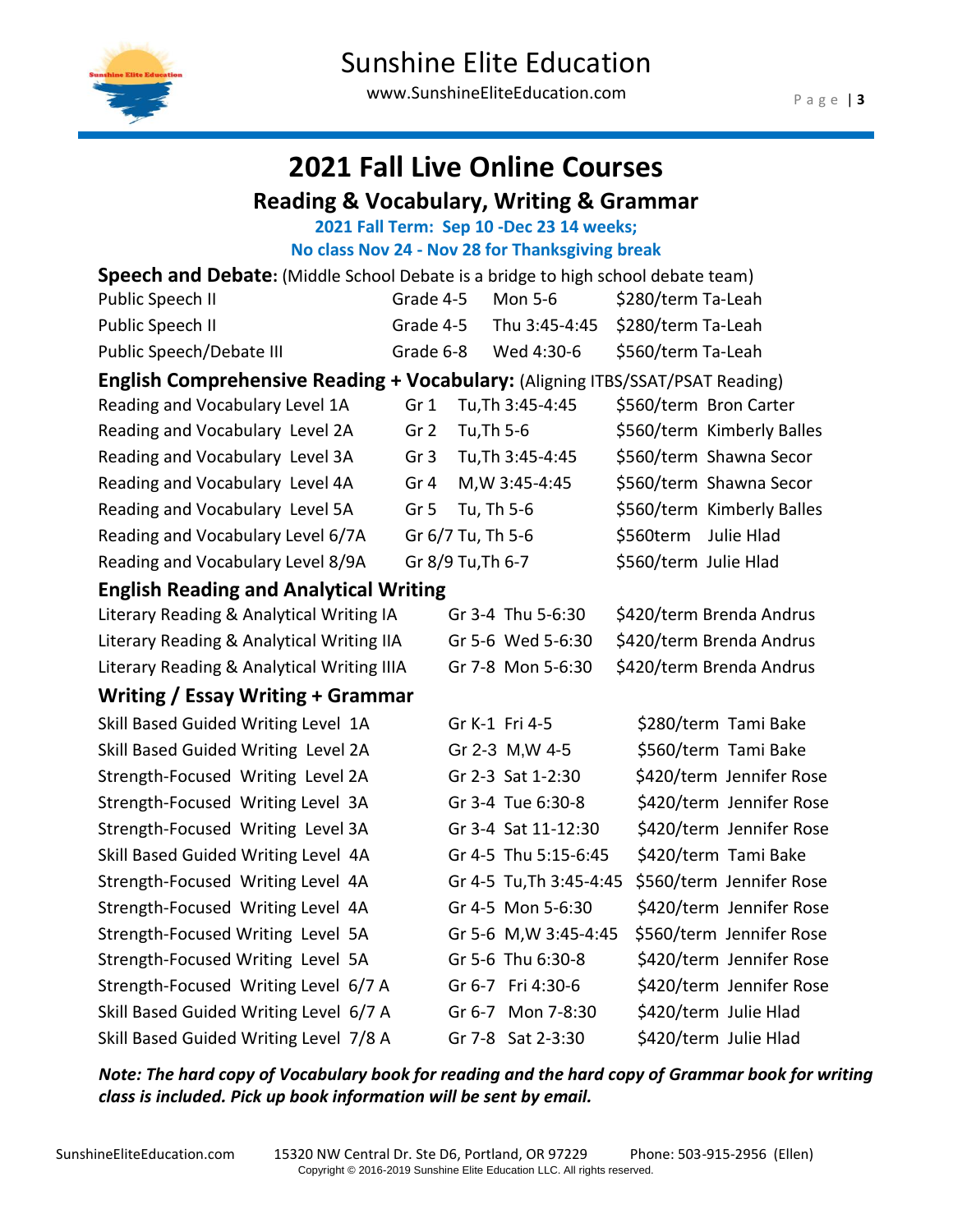

# **2021 Fall Live Online Courses**

### **Reading & Vocabulary, Writing & Grammar (Cont')**

**2021 Fall Term: Sep 10 -Dec 23 14 weeks;**

**No class Nov 24 - Nov 28 for Thanksgiving break**

### **Writing / Essay Writing + Grammar/Publish Workshop/Creative Writing**

| Essay Writing & Grammar 1A |                       | Grade 8-10 Sat 9-10:30 | \$420/term Julie Hlad |                        |
|----------------------------|-----------------------|------------------------|-----------------------|------------------------|
| Essay Writing & Grammar 2A | Grade 9-11 Fri 5-6:30 |                        | \$420/term Julie Hlad |                        |
| Magic-Ink Creative Writing | Grade 5-8 Sat 4-5:30  |                        |                       | \$490/term Debby Dodds |

### **Chess, Visual Art, Foreign Languages**

#### **2021 Fall Term: Sep 10 -Dec 23 14 weeks; No class Nov 24 - Nov 28 for Thanksgiving break**

| Chess for Beginner                                            | Age $7+$ Tue 5-6        | \$280/term Colleen          |
|---------------------------------------------------------------|-------------------------|-----------------------------|
| Chess for Intermediate                                        | Age 8+ Fri 5:30-6:30    | \$280/term Charles Schulien |
| <b>Chess for Advance</b>                                      | Age 11+ Wed 5-6:30      | \$420/term Charles Schulien |
| Visual Art - Sketch & Painting (in person) Age 11+ Wed 3:30-5 |                         | \$450/term Tie Li           |
| Visual Art - Sketch & Painting (in person) Age 11+ Wed 5:30-7 |                         | \$450/term Tie Li           |
| Japanese 1 - Beginner A                                       | Thursday & Saturday 5-6 | \$560/term Ta-Leah          |

#### *Note for class material and books:*

All class materials and books in **PDF are free offered** to the classes via the student class page; some reusable books such as math F1-F6, AoPS books, books for Literary Reading are **available to borrow** from Sunshine; some books such as Singapore math books, Beast Academy books, AoPS books, Vocabulary books, and Grammar books **are available to buy** from sunshine in a group discount price here: <http://www.sunshineeliteeducation.com/course.php?term=39>

*Online Registration:* <http://www.sunshineeliteeducation.com/course.php?term=46> Email: [info@SunshineEliteEducation.com](mailto:info@SunshineEliteEducation.com) Phone or Text message: 503-915-2956 (Ellen)